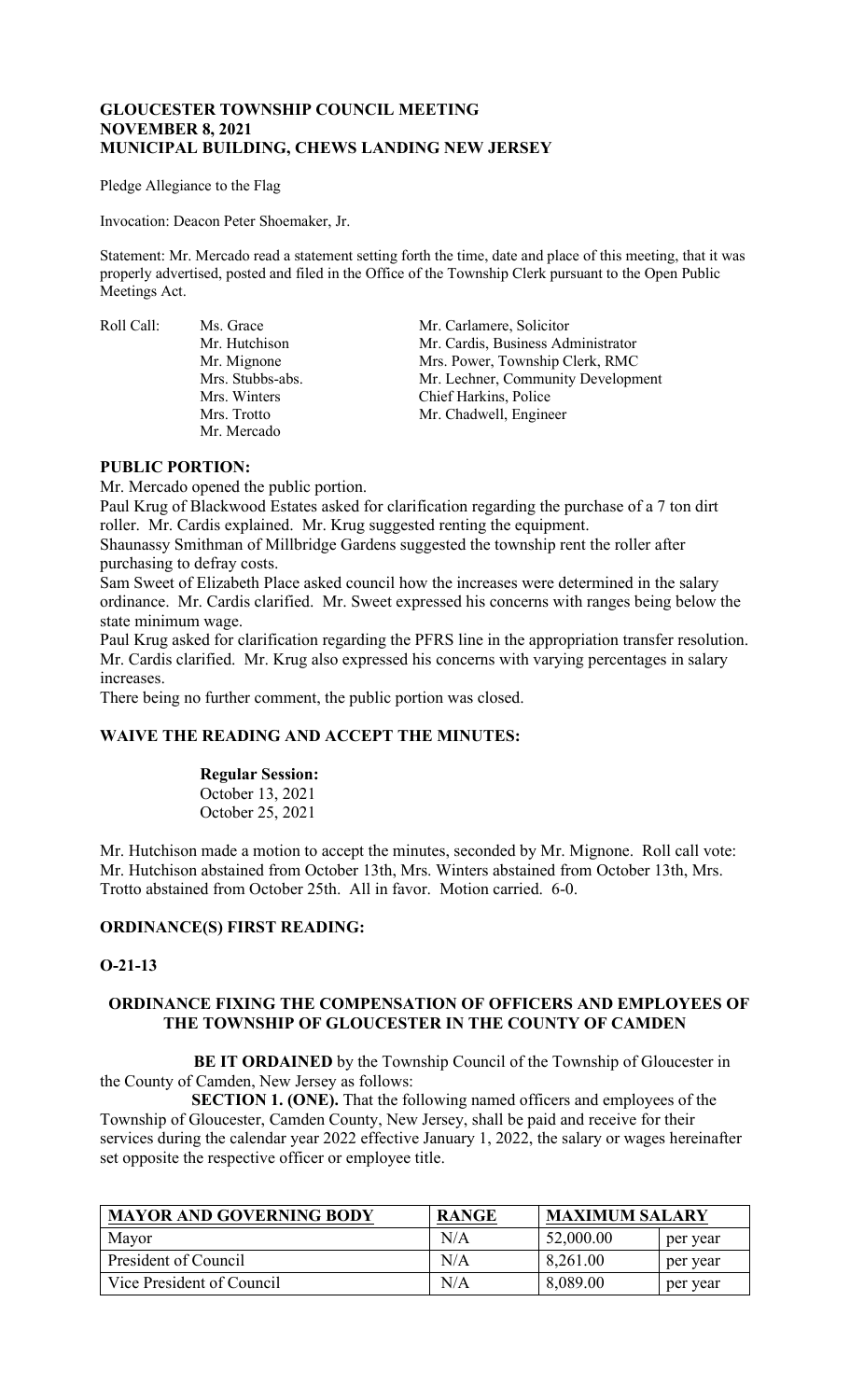| Council Person (5 each)                                                             | N/A          | 7,917.00              | per year |
|-------------------------------------------------------------------------------------|--------------|-----------------------|----------|
|                                                                                     |              |                       |          |
| <b>DIRECTORS</b>                                                                    |              |                       |          |
| Township Attorney                                                                   | 40,000.00    | 125,663.61            | per year |
| Township Clerk                                                                      | 23,325.00    | 133,312.69            | per year |
| <b>Business Administrator</b>                                                       | 40,000.00    | 169,372.69            | per year |
| Director of Public Works                                                            | 35,000.00    | 125,663.61            | per year |
| Dir. Dept. of Community Services                                                    | 18,500.00    | 71,027.26             | per year |
| Dir. Dept. of Recreation                                                            | 10,000.00    | 98,345.43             | per year |
| Dir. Dept. of Comm. Development                                                     | 50,000.00    | 136,590.88            | per year |
|                                                                                     |              |                       |          |
| <b>DIVISION HEADS AND SUPERVISORS</b>                                               |              |                       |          |
| Municipal Tax Collector                                                             | 21,040.00    | 122,385.42            | per year |
| <b>Tax Assessor</b>                                                                 | 5,000.00     | 122,385.42            | per year |
| Township Treasurer/Chief Financial Officer                                          | 25,000.00    | 131,127.24            | per year |
| Supv. Data Processing Operations                                                    | 5,000.00     | 114,736.34            | per year |
| Div. of Neighborhood Preservation Program                                           | 5,000.00     | 81,954.53             | per year |
| <b>Construction Code Official</b>                                                   | 38,500.00    | 122,385.42            | per year |
| Human Resources Manager                                                             | 30,000.00    | 122,385.42            | per year |
| Municipal Court Administrator                                                       | 21,040.00    | 122,385.42            | per year |
| Planner                                                                             | 25,000.00    | 122,385.42            | per year |
|                                                                                     |              |                       |          |
| <b>CONFIDENTIAL/ADMINISTRATIVE</b><br><b>SECRETARY</b>                              |              |                       |          |
| Confidential/Admin. Secretaries (Mayor)                                             | 5,000.00     | 80,861.80             | per year |
| Confidential/Admin. Secretaries (Bus. Adm.)                                         | 5,000.00     | 80,861.80             | per year |
| Confidential/Admin. Secretaries (Legal)                                             | 5,000.00     | 80,861.80             | per year |
|                                                                                     |              |                       |          |
| <b>CONFIDENTIAL/ADMINISTRATIVE</b>                                                  |              |                       |          |
| <b>CLERKS</b>                                                                       |              |                       |          |
| Confidential Aid (Mayor)                                                            | 5,000.00     | 76,490.89             | per year |
| Confidential/Admin. Clerk (Bus. Adm.)                                               | 5,000.00     | 76,490.89             | per year |
| Confidential/Admin. Clerk (Legal)                                                   | 5,000.00     | 76,490.89             | per year |
|                                                                                     |              |                       |          |
| <b>FULL TIME POSITIONS</b>                                                          |              |                       |          |
| <b>Agency Aide/Property Clerk</b>                                                   | 20,000.00    | 60,099.99             | per year |
| <b>Assistant Solicitor</b>                                                          | 20,000.00    | 93,974.52             | per year |
| Research Asst. for Criminal Information                                             | 20,000.00    | 89,603.61             | per year |
| <b>Sustainability Coordinator</b>                                                   | 20,000.00    | 120,000.00            | per year |
|                                                                                     |              |                       |          |
|                                                                                     |              |                       |          |
| <b>SECTION 2. (TWO)</b> Job titles and salary and wages for part<br>time positions. |              |                       |          |
|                                                                                     |              |                       |          |
| <b>PART TIME POSITION</b>                                                           | <b>RANGE</b> | <b>MAXIMUM SALARY</b> |          |
| Attorney, Planning Bd. P/T                                                          | 0.00         | 6,562.57              | per year |
| Attorney, Zoning Bd. P/T                                                            | 0.00         | 6,562.57              | per year |
| Attorney, Rent Stab. Bd. P/T                                                        | 0.00         | 6,562.57              | per year |
| <b>ABC Licensing Clerk</b>                                                          | 3,000.00     | 14,560.59             | per year |
| Tax Search Clerk P/T                                                                | 3,000.00     | 14,560.59             | per year |
| Elections Clerk P/T                                                                 | 12.00        | 12.12                 | per hour |
| Municipal Prosecutor F/T                                                            | 17,500.00    | 75,095.59             | per year |
| Public Defender P/T (Range)                                                         | 5,000.00     | 39,201.58             | per year |
| Judge of Municipal Court P/T (Range)                                                | 22,500.00    | 112,260.88            | per year |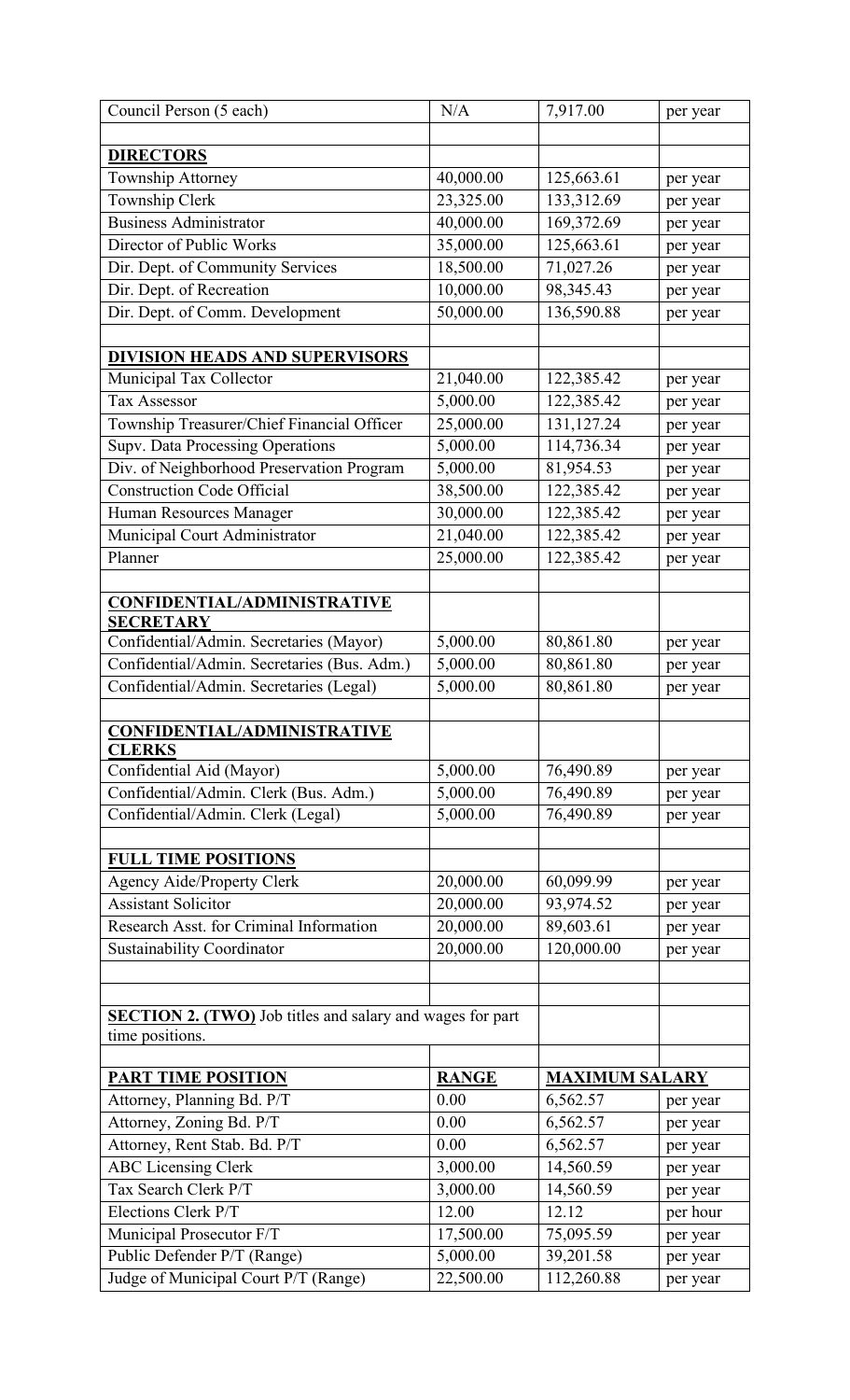| <b>Assistant Construction Official</b>         | 5,000.00 | 12,366.20 | per year |
|------------------------------------------------|----------|-----------|----------|
| Casual Labor Public Works P/T (Range)          | 12.00    | 14.55     | per hour |
| Registrar of Vital Statistics P/T              | 3,000.00 | 17,920.72 | per year |
| <b>Bus Driver P/T</b>                          | 12.00    | 15.76     | per hour |
| Municipal Court Attendant P/T                  | 12.00    | 16.97     | per hour |
| Clerk Steno P/T (Planning Bd.)                 | 0.00     | 5,600.23  | per year |
| Clerk Steno P/T (Zoning Bd.)                   | 0.00     | 5,600.23  | per year |
| Clerk Steno (Rent Stab.) P/T                   | 0.00     | 5,600.23  | per year |
| Special Police Safety P/T                      | 12.00    | 14.55     | per hour |
| Dog Census Taker P/T (Range)                   | 12.00    | 12.12     | per hour |
| Special Law Enforcement Officer                | 12.00    | 16.97     | per hour |
| Community Service Laborer(s) P/T               | 12.00    | 14.55     | per hour |
| Zoning Officer PT.                             | 12.00    | 20.61     | per hour |
| Complaint Inv. PT                              | 12.00    | 20.61     | per hour |
| Senior Citizen Coordinator PT                  | 3,000.00 | 16,800.68 | per year |
| <b>Insurance Claims Clerk PT</b>               | 3,000.00 | 16,800.68 | per year |
| Comm. Serv. Coordinator PT                     | 7,000.00 | 16,800.68 | per year |
| Municipal Alliance Clerk PT                    | 5,000.00 | 16,800.68 | per year |
| Qualified Purchasing Agent PT                  | 5,000.00 | 28,001.13 | per year |
| Certified Public Works Manager PT              | 5,000.00 | 24,732.41 | per year |
| Recycling Coordinator PT                       | 5,000.00 | 24,732.41 | per year |
| Emergency Management Co-Ordinator - PT         | 5,000.00 | 41,267.96 | per year |
| Storm Water Management Co-Ordinator - PT       | 5,000.00 | 24,732.41 | per year |
| Clerk P/T                                      | 12.00    | 20.61     | per hour |
| <b>GTHA Shared Services Treasurer</b>          | 5,000.00 | 11,200.45 | per year |
|                                                |          |           |          |
| <b>SECTION 2.1</b> - Summer Recreation Program |          |           |          |
|                                                |          |           |          |
| Playground Coordinator                         | 12.00    | 30.31     | per hour |
| Counselor                                      | 12.00    | 20.61     | per hour |
| <b>Assistant Counselor</b>                     | 12.00    | 20.61     | per hour |
| Aide                                           | 12.00    | 14.55     | per hour |
| Craft Camp Coordinator                         | 12.00    | 29.10     | per hour |
| Middle School Camp Coordinator                 | 12.00    | 29.10     | per hour |
| Head Playground Counselor                      | 12.00    | 25.46     | per hour |
| Head Pre-School Counselor                      | 12.00    | 25.46     | per hour |
| Pre-School Aide                                | 12.00    | 14.55     | per hour |
| Pre-School Coordinator                         | 12.00    | 30.31     | per hour |
| Jr. Counselor-In-Training (C.I.T.)             | 12.00    | 14.55     | per hour |
| Summer College Intern                          | 12.00    | 16.97     | per hour |
| <b>Assistant Head Counselor</b>                | 12.00    | 24.25     | per hour |
|                                                |          |           |          |
| <b>SECTION 2.2</b> - Municipal Pool            |          |           |          |
|                                                |          |           |          |
| Sr. Counselor-In-Training (C.I.T.)             | 12.00    | 14.55     | per hour |
| Pool Manager                                   | 12.00    | 24.25     | per hour |
| Asst.Pool Manager w/CPO Certif.                | 12.00    | 21.82     | per hour |
| <b>Assistant Pool Manager</b>                  | 12.00    | 18.19     | per hour |
| <b>Concession Stand Worker</b>                 | 12.00    | 13.34     | per hour |
| Gate Attendant                                 | 12.00    | 13.34     | per hour |
| Head Lifeguard                                 | 12.00    | 18.19     | per hour |
| Lifeguard                                      | 12.00    | 15.76     | per hour |
| <b>Concession Stand Manager</b>                | 12.00    | 15.76     | per hour |
|                                                |          |           |          |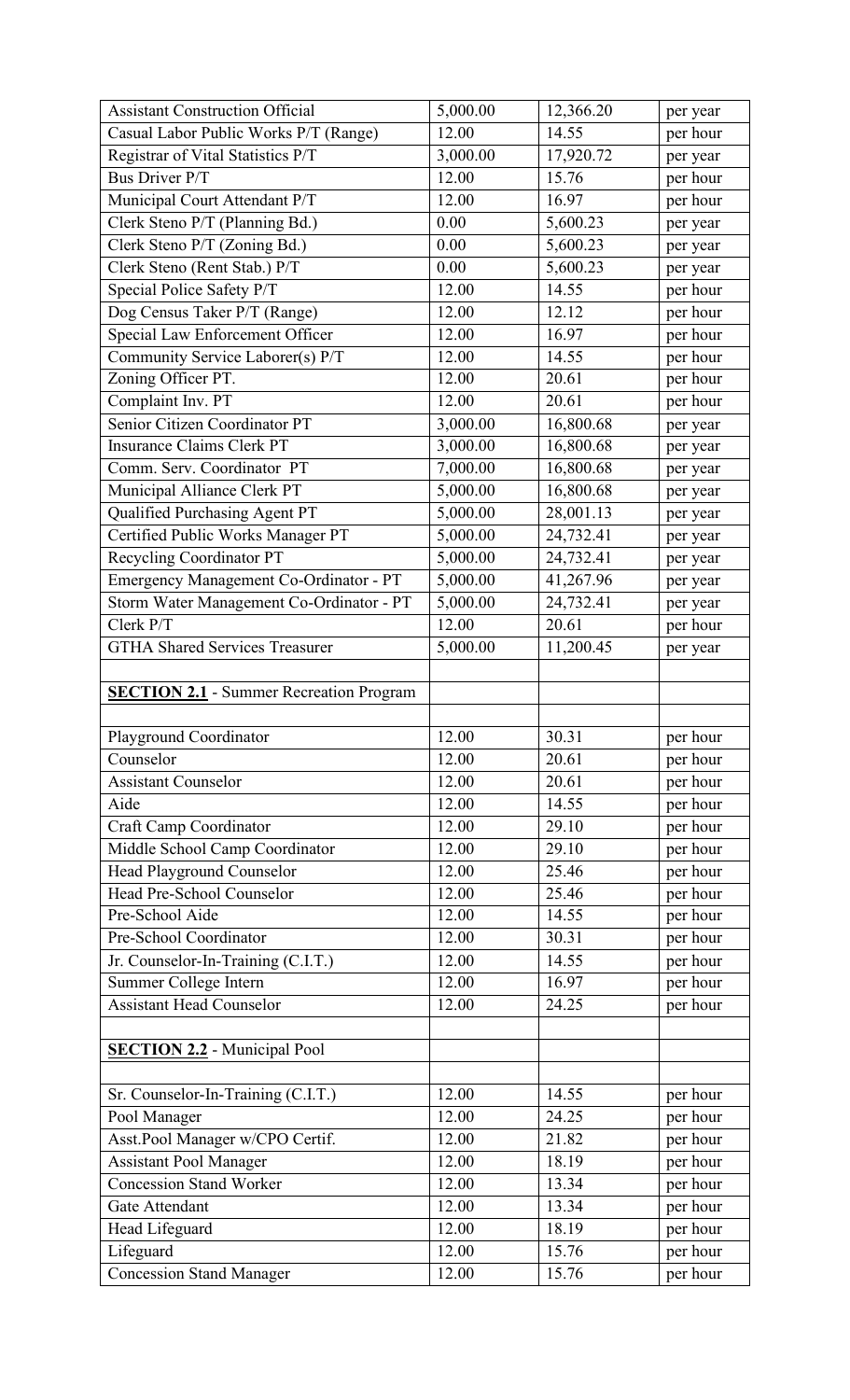| <b>Asst. Concession Stand Manager</b> | 12.00 | 14.55 | per hour |
|---------------------------------------|-------|-------|----------|
| Lifeguard II - Aide                   | 12.00 | 14.55 | per hour |
| Lifeguard III - WSI                   | 12.00 | 14.55 | per hour |

**SECTION 3. (THREE)** The job titles and salary range for the Civil Service Classified Clerical positions are hereby determined and fixed as negotiated between the

Township of Gloucester and CWA Local 1014, the recognized representative of said employees for the purpose of collective negotiations with respect to terms and conditions of employment.

**SECTION 4. (FOUR)** The salary ranges for the Civil Service classified position of Public Works Supervisor are hereby determined and fixed as negotiated between the Township of Gloucester and CWA Local 1014 Supervisory Unit, the recognized representative of said employees for the purpose of collective negotiations with respect to terms and conditions of employment.

**SECTION 5. (FIVE)** The job titles and salary range for the Civil Service classified Public Works positions are hereby determined and fixed as negotiated between the Township of Gloucester and CWA Local 1014, the recognized representative of said employees for the purpose of collective negotiations with respect to terms and conditions of employment.

**SECTION 6. (SIX)** The salary range for the Civil Service classified position of Police Radio Dispatcher are listed in the current negotiated contract. The Township of Gloucester recognizes Teamsters Union Local #676 as the representative of said employees for the purpose of collective negotiations with respect to terms and conditions of employment.

**SECTION 7 (SEVEN)** The job titles and salary range for the Civil Service classified Police Superior Officers Unit positions are listed in the current negotiated contract. The Township of Gloucester recognizes the Superior Officers Negotiating Committee as the sole and exclusive negotiating agent and representative for all superior officers, but excluding the Chief of Police and Deputy Chief of Police.

**SECTION 8 (EIGHT)** The job titles and salary range for the Civil Service classified police patrol officers unit positions are listed in the current negotiated contract. The Township of Gloucester recognizes the Gloucester Township Police Committee as the sole and exclusive negotiating agent and representative for all Patrol Officers employed in the Township of Gloucester Police Department, but excluding the Chief of Police, Deputy Chief of Police, Sergeants Lieutenants, Captains, and all other Township employee

**SECTION 9 (NINE)** The job titles and salary range for the Civil Service Classified Senior Police Command are listed in the current negotiated contract. The Township of Gloucester recognizes the Gloucester Township Senior Police Command as the sole and exclusive negotiating agent and representative for the Chief of Police and Deputy Chief of Police

Introduced: November 8, 2021

ATTEST:

Mayor David R. Mayer

President of Council Orlando Mercado

 $\mathcal{L}_\mathcal{L}$  , which is a set of the set of the set of the set of the set of the set of the set of the set of the set of the set of the set of the set of the set of the set of the set of the set of the set of the set of

Township Clerk Nancy Power, RMC

\_\_\_\_\_\_\_\_\_\_\_\_\_\_\_\_\_\_\_\_\_\_\_\_\_\_

Mr. Hutchison made a motion to adopt on first reading, to have a second reading and public hearing on November 22, 2021 and to advertise by synopsis, seconded by Mr. Mignone. Roll call vote: All in favor. Motion carried. 6-0.

**CONSENT AGENDA:**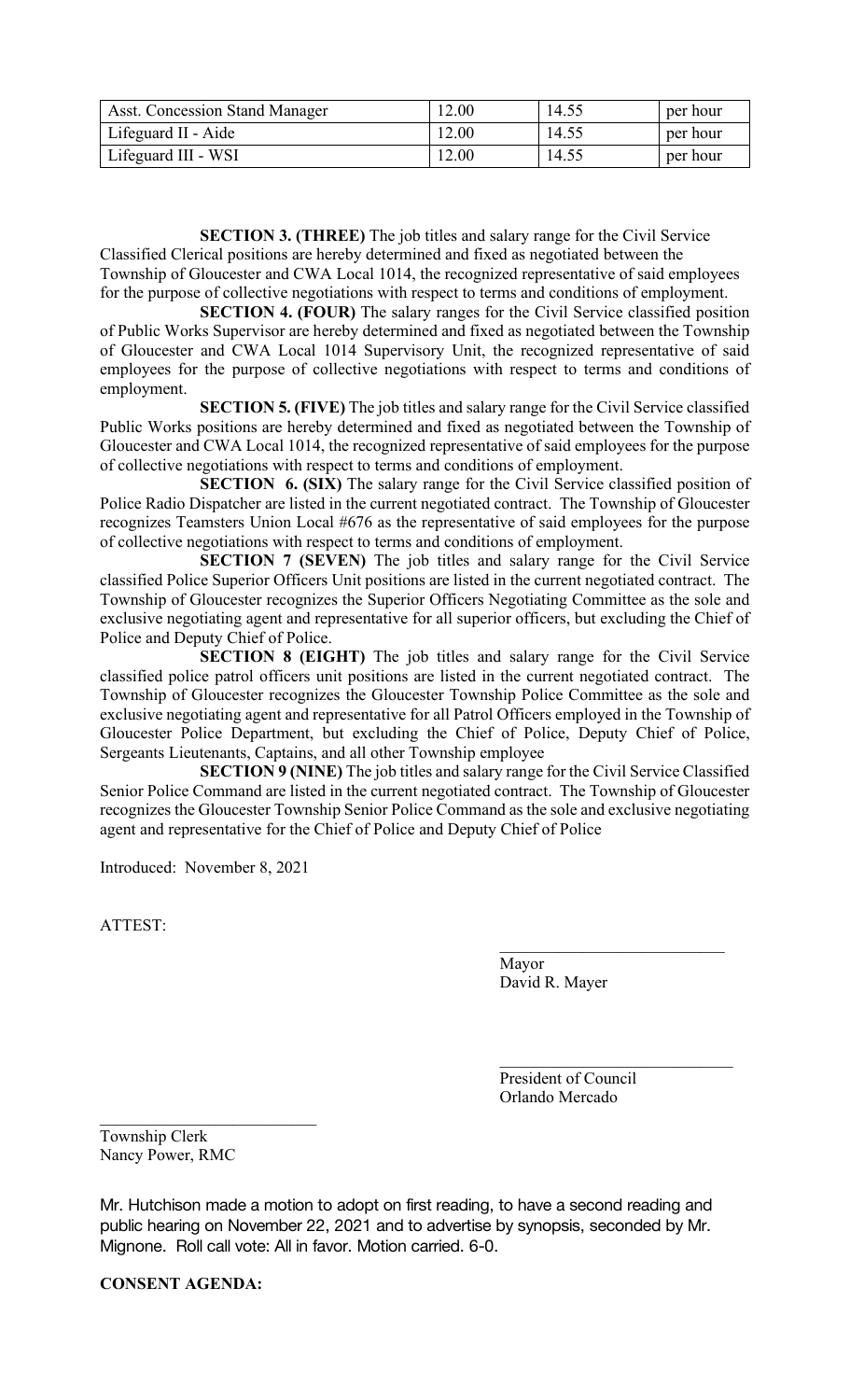# **R-21:11-312**

# **RESOLUTION AUTHORIZING PAYMENT OF BILLS**

**BE IT RESOLVED BY THE** Township Council of the Township of Gloucester, in the County of Camden, that the following bills are approved by the Township Council in accordance with the provisions of Ordinance 0-82-16 and certified by the Chief Financial Officer that the claims are proper obligation of the township, that adequate funds are available to honor these claims in the account indicated and the claim should be paid:

| <b>CURRENT ACCOUNT</b>                                                                            |                     |
|---------------------------------------------------------------------------------------------------|---------------------|
| Per attached computer readout of the claims presented in the amount of                            | \$<br>18,001,151.43 |
| <b>CAPITAL ACCOUNT</b><br>Per attached computer read out of the claims presented in the amount of | \$<br>57,102.72     |
|                                                                                                   |                     |
| <b>ANIMAL TRUST</b>                                                                               |                     |
| Per attached computer read out of the claims presented in the amount of                           | \$<br>1,250.00      |
| <b>TRUST</b>                                                                                      |                     |
| Per attached computer readout of the claims presented in the amount of                            | \$<br>1.525.00      |
| <b>OPEN SPACE TRUST</b>                                                                           |                     |
| Per attached computer readout of the claims presented in the amount of                            | \$<br>11,309.71     |
| <b>DEVELOPERS ESCROW</b>                                                                          |                     |
| Per attached computer readout of the claims presented in the amount of                            | \$<br>1,140.00      |
| <b>MANUAL CHECKS</b>                                                                              |                     |
| Per attached computer readout of the claims presented in the amount of                            | \$<br>1738.50       |
|                                                                                                   |                     |

Adopted: November 8, 2021

\_\_\_\_\_\_\_\_\_\_\_\_\_\_\_\_\_\_\_\_\_\_\_\_\_\_

ATTEST:

President of Council Orlando Mercado

Township Clerk, Nancy Power, RMC

Mr. Hutchison made a motion to adopt, seconded by Ms. Grace. Roll call vote: All in favor. Motion carried. 6-0.

#### **R-21:11-313**

## **RESOLUTION AUTHORIZING REFUNDS FROM THE DEPARTMENT OF FINANCE**

**BE IT RESOLVED,** by the Township Council of the Township of Gloucester that the

following refunds be and are hereby authorized:

#14133-191035INSP 1373 Chews Landing Road Block 9708 Lot 1 Chews Landing, LLC c/o Needleman Management 1060 N. Kings Hwy, Suite 250 Cherry Hill, NJ 08034 Balance of unexpended escrow: \$2,237.78

Adopted: November 8, 2021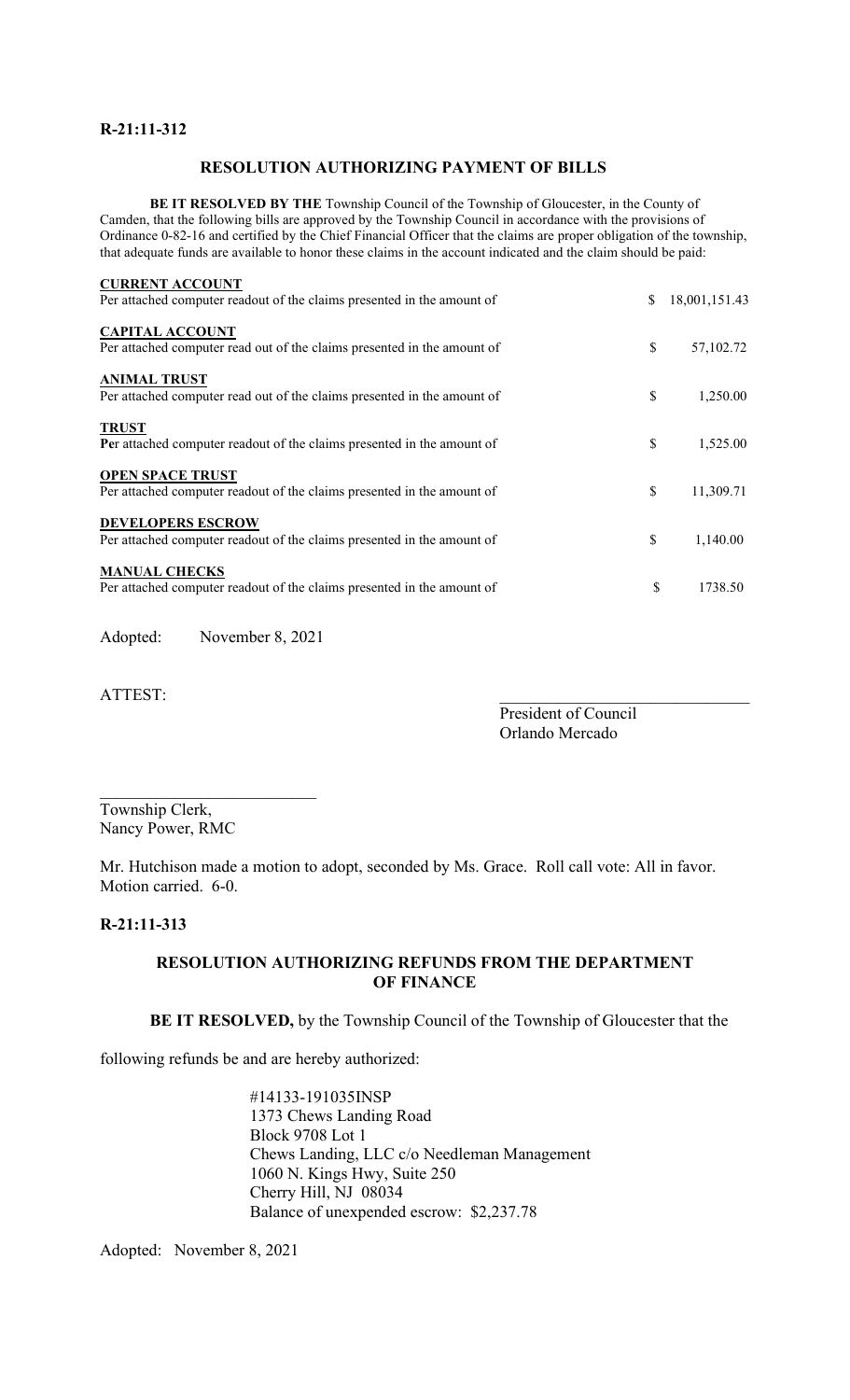President of Council Orlando Mercado

 $\mathcal{L}_\mathcal{L}$  , where  $\mathcal{L}_\mathcal{L}$  , we have the set of the set of the set of the set of the set of the set of the set of the set of the set of the set of the set of the set of the set of the set of the set of the set

Township Clerk Nancy Power, RMC

 $\mathcal{L}_\mathcal{L}$  , which is a set of the set of the set of the set of the set of the set of the set of the set of the set of the set of the set of the set of the set of the set of the set of the set of the set of the set of

Mr. Hutchison made a motion to adopt, seconded by Ms. Grace. Roll call vote: All in favor. Motion carried. 6-0.

#### **R-21:11-314**

#### **RESOLUTION AUTHORIZING THE SOLICITING OF RFQ'S VIA THE GLOUCESTER TOWNSHIP WEBSITE FOR VARIOUS PROFESSIONAL SERVICES**

 **WHEREAS,** the laws of the State of New Jersey pursuant to Public Contracts and Pay-to Play legislation authorizes request for qualifications for various professional services; and

**NOW, THEREFORE, BE IT RESOLVED,** that the Soliciting of RFQ'S via the Gloucester Township Website is hereby authorized, in accordance with the respective specifications provided through the office of the Business Administrator for the following positions:

Municipal Architect Municipal Land Use Attorney Energy Consultant Economic Development Consultant Solicitor - Zoning Board Grants/CDBG Consultant Engineer- Zoning Board Media Consultant Engineer - Streets Engineer - Sidewalks Municipal Labor Counsel **Engineer** - Recreation Municipal Bond Counsel **Finance Advisor** Municipal Auditor **Municipal Auditor** Redevelopment Engineer Municipal Attorney Planning Board Attorney Engineer - Storm Drainage **Planning Board Engineer** Redevelopment Planner/Architect Planner Planning Board Conflict Engineer Municipal Public Defender **Planning Board Traffic Engineer** Municipal Court Chief Prosecutor/Municipal Prosecutor Tax Appeal Consultant Substance Abuse Advocate **Environmental Engineer** Special Counsel – Special Litigation Landscape Architect Special Projects Engineer Special Tax Appeal Counsel Reverse Tax Appeal Counsel Planner Municipal Engineer  $-$  (3 yr. term)

Adopted: November 8, 2021

 $\mathcal{L}_\mathcal{L}$  , where  $\mathcal{L}_\mathcal{L}$  , we have the set of the set of the set of the set of the set of the set of the set of the set of the set of the set of the set of the set of the set of the set of the set of the set

President of Council Orlando Mercado

 $\mathcal{L}_\text{max}$  and  $\mathcal{L}_\text{max}$  and  $\mathcal{L}_\text{max}$  and  $\mathcal{L}_\text{max}$ 

Township Clerk Nancy Power, RMC

Mr. Hutchison made a motion to adopt, seconded by Ms. Grace. Roll call vote: All in favor. Motion carried. 6-0.

### **R-21:11-315**

## **RESOLUTION OF THE TOWNSHIP COUNCIL OF THE TOWNSHIP OF GLOUCESTER, CAMDEN COUNTY, NEW JERSEY AUTHORIZING DAVID F. CARLAMERE ESQ. TO COMMENCE FORECLOSURE OF**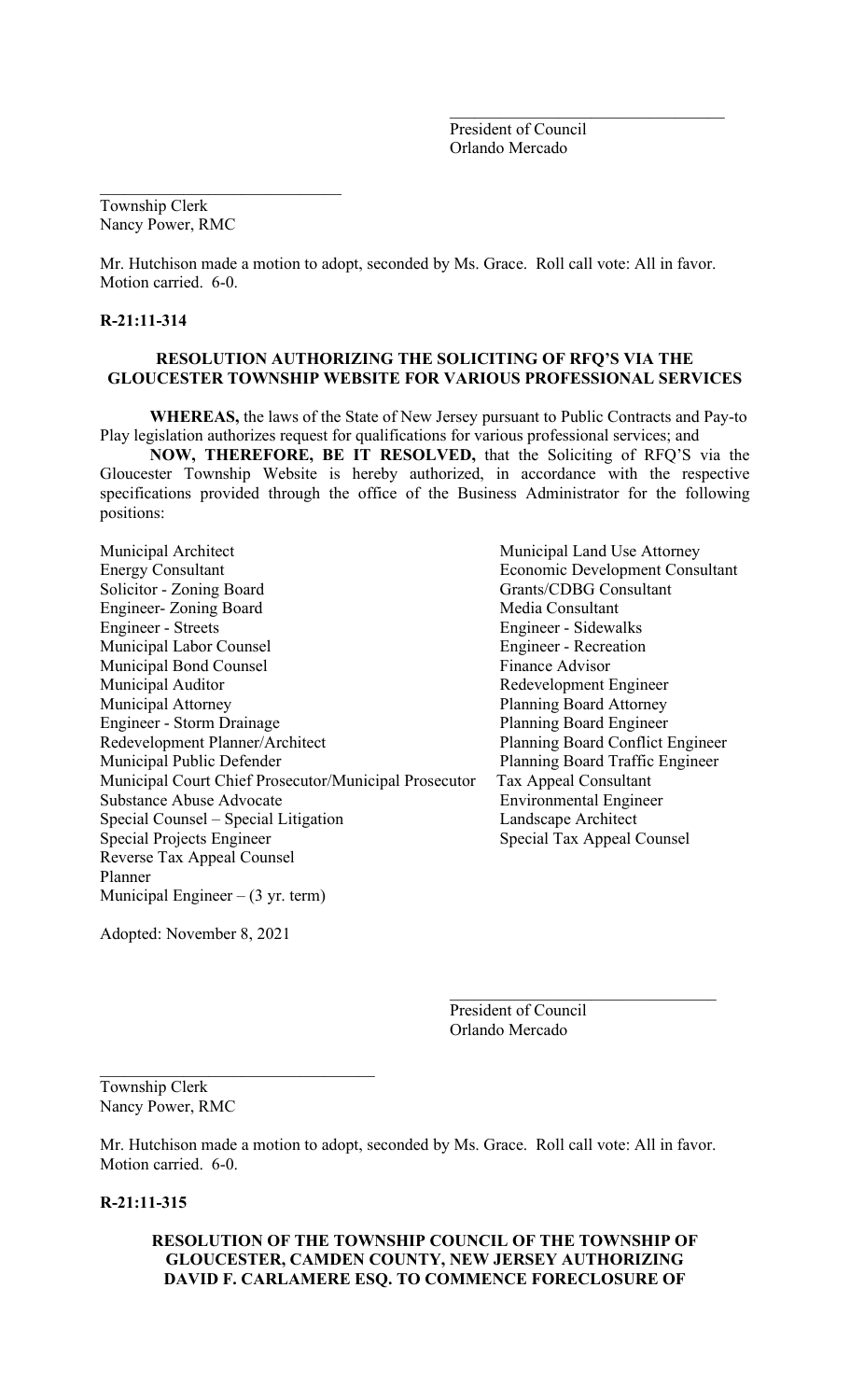## **TAX SALE CERTIFICATES**

**WHEREAS,** it appears there are Tax Sale Certificates that have not been foreclosed, and no payment has been made within the time prescribed by law and said period has elapsed, and

**WHEREAS,** the Tax Collector has certified the attached list, herein known as Tax Foreclosure List, of land that may be foreclosed in accordance with the law of the State of New Jersey, and

**NOW, THEREFORE, BE IT RESOLVED,** by the Township Council of the Township of Gloucester, Camden County, New Jersey that David F. Carlamere, Esq. is hereby authorized to commence foreclosure proceeding on the Tax Sale Certificates as shown on the attached foreclosure list no held by the Township of Gloucester.

Adopted**:** November 8, 2021

President of Council Orlando Mercado

 $\mathcal{L}_\mathcal{L}$ 

ATTEST:

Township Clerk Nancy Power, RMC

 $\mathcal{L}_\mathcal{L}$ 

Mr. Hutchison made a motion to adopt, seconded by Ms. Grace. Roll call vote: All in favor. Motion carried. 6-0.

### **R-21:07-316**

### **RESOLUTION AUTHORIZING THE ADVERTISING OF BIDS FOR A 7 TON DIRT ROLLER(CAPITAL LINE ITEM I-9) FOR THE DEPARTMENT OF PUBLIC WORKS**

**WHEREAS**, the 2021 Budget provides funds for the purchase of certain materials, supplies, and equipment whose aggregate value will exceed \$44,000.00, and

**WHEREAS,** State Statute requires that items exceeding \$44,000.00 be properly advertised and bids are required.

**NOW, THEREFORE, BE IT RESOLVED,** that the Advertising of Bids is hereby authorized, in accordance with the respective specifications for the following items:

One (1) Seven (7) Ton Dirt Roller

Adopted: November 8, 2021

President of Council Orlando Mercado

 $\mathcal{L}_\text{max}$  and  $\mathcal{L}_\text{max}$  and  $\mathcal{L}_\text{max}$  and  $\mathcal{L}_\text{max}$ 

ATTEST:

Township Clerk Nancy Power, RMC

\_\_\_\_\_\_\_\_\_\_\_\_\_\_\_\_\_\_\_\_\_\_\_\_\_\_\_\_\_\_\_\_\_\_\_\_\_

Mr. Hutchison made a motion to adopt, seconded by Ms. Grace. Roll call vote: All in favor. Motion carried. 6-0.

**REGULAR AGENDA:**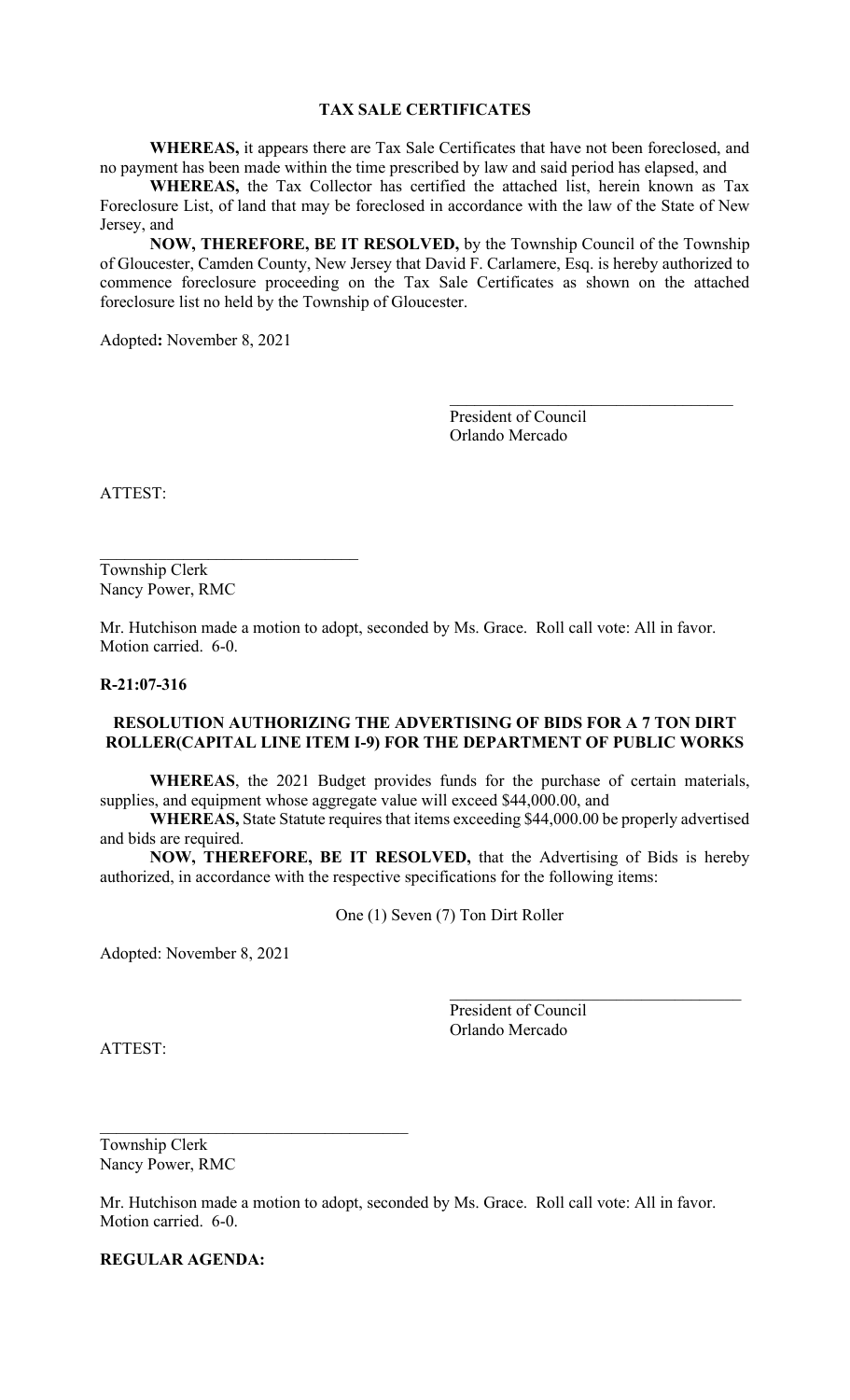# **RESOLUTION TO MAKE BUDGET TRANSFERS BETWEEN APPROPRIATIONS IN THE CY 2021 GENERAL FUND BUDGET**

**WHEREAS,** certain CY 2021 Budget Appropriation balances are expected to be insufficient for the remainder of the year;

**NOW, THEREFORE BE IT RESOLVED,** by the Mayor and Council of the Township of Gloucester, that in accordance with N.J.S.A. 40A:4-58, the Treasurer be and is hereby authorized to make transfers between appropriations in the CY 2021 Budget of the Township of Gloucester, as follows:

| <u>ACCOUNT #</u>      | <u>ACCOUNT TITLE</u>                 | <b>FROM</b> | $\underline{\mathbf{TO}}$ |
|-----------------------|--------------------------------------|-------------|---------------------------|
| $1-01-20-100-000-100$ | <b>Business Admin SW</b>             |             | 800.00                    |
| $1-01-20-110-000-100$ | Mayor's Office SW                    |             | 7,100.00                  |
| 1-01-20-110-004-200   | Public Information OE                | 20,000.00   |                           |
| 1-01-20-110-005-200   | <b>Community Development OE</b>      | 25,000.00   |                           |
| 1-01-20-120-000-000   | Township Clerk SW                    |             | 12,000.00                 |
| 1-01-20-130-000-200   | Finance OE                           |             | 9,500.00                  |
| $1-01-20-140-000-100$ | Data Processing SW                   |             | 3,000.00                  |
| $1-01-20-150-000-100$ | <b>Tax Assessment SW</b>             |             | 102,000.00                |
| 1-01-20-150-000-200   | Tax Assessment OE                    |             | 100,000.00                |
| $1-01-20-155-000-100$ | Township Attorney SW                 |             | 2,500.00                  |
| 1-01-20-155-000-200   | Township Attorney OE                 |             | 100,000.00                |
| 1-01-20-165-000-200   | Engineering OE                       | 39,000.00   |                           |
| 1-01-21-180-000-200   | Planning Board OE                    | 50,000.00   |                           |
| 1-01-21-185-000-200   | Zoning Boad OE                       | 12,000.00   |                           |
| 1-01-22-195-000-200   | <b>Construction Code OE</b>          | 5.000.00    |                           |
| 1-01-23-215-000-200   | <b>Workers Compensation OE</b>       | 100,000.00  |                           |
| 1-01-23-220-000-200   | Group Insurance OE                   | 280,000.00  |                           |
| 1-01-25-240-000-100   | Police SW                            |             | 200,000.00                |
| 1-01-25-240-000-200   | Police OE                            | 200,000.00  |                           |
|                       | <b>Police Community Relations</b>    |             |                           |
| 1-01-25-240-003-200   | <b>OE</b>                            | 25,000.00   |                           |
| 1-01-25-240-001-200   | Police New Hire OE                   | 15,000.00   |                           |
| 1-01-25-252-000-200   | <b>Emergency Management SW</b>       |             | 13,500.00                 |
| 1-01-25-260-000-103   | <b>Retired Police Sick</b>           | 11,000.00   |                           |
| 1-01-26-305-000-200   | Sanitation OE                        |             | 240,000.00                |
| $1-01-26-310-000-100$ | <b>Public Buildings SW</b>           |             | 60,000.00                 |
| 1-01-26-310-000-200   | Public Buildings OE                  | 20,000.00   |                           |
| 1-01-26-315-000-200   | Vehicle Maintenance OE               | 30,000.00   |                           |
| 1-01-27-340-000-200   | Animal Control OE                    |             | 25,000.00                 |
| 1-01-28-370-001-100   | <b>Recreation SW</b>                 |             | 15,000.00                 |
| 1-01-28-370-001-200   | Recreation OE                        |             | 10,000.00                 |
|                       | <b>Recreation Quarterly Programs</b> |             |                           |
| 1-01-28-370-001-100   | <b>SW</b>                            | 50,000.00   |                           |
|                       | <b>Recreation Summer Programs</b>    |             |                           |
| 1-01-28-370-002-100   | <b>SW</b>                            | 125,000.00  |                           |
|                       | Recreation Indoor Supervisor         |             |                           |
| 1-01-28-370-003-100   | <b>SW</b>                            | 50,000.00   |                           |
| 1-01-28-370-004-100   | Municipal Pool SW                    |             | 18,000.00                 |
| 1-01-28-375-000-200   | Parks & Playgrounds OE               | 100,000.00  |                           |
| 1-01-29-405-000-950   | <b>BOE Courtesy Busing OE</b>        |             | 11,500.00                 |
| 1-01-30-415-000-200   | <b>Compensated Absences</b>          |             | 2,100.00                  |
| 1-01-30-426-000-200   | Reserve for Tax Appeal OE            | 5,000.00    |                           |
| 1-01-36-475-000-200   | <b>PFRS</b>                          |             | 240,000.00                |
| 1-01-43-490-000-200   | Municipal Court OE                   | 10,000.00   |                           |
|                       |                                      |             |                           |

\$1,172,000.00 \$1,172,000.00